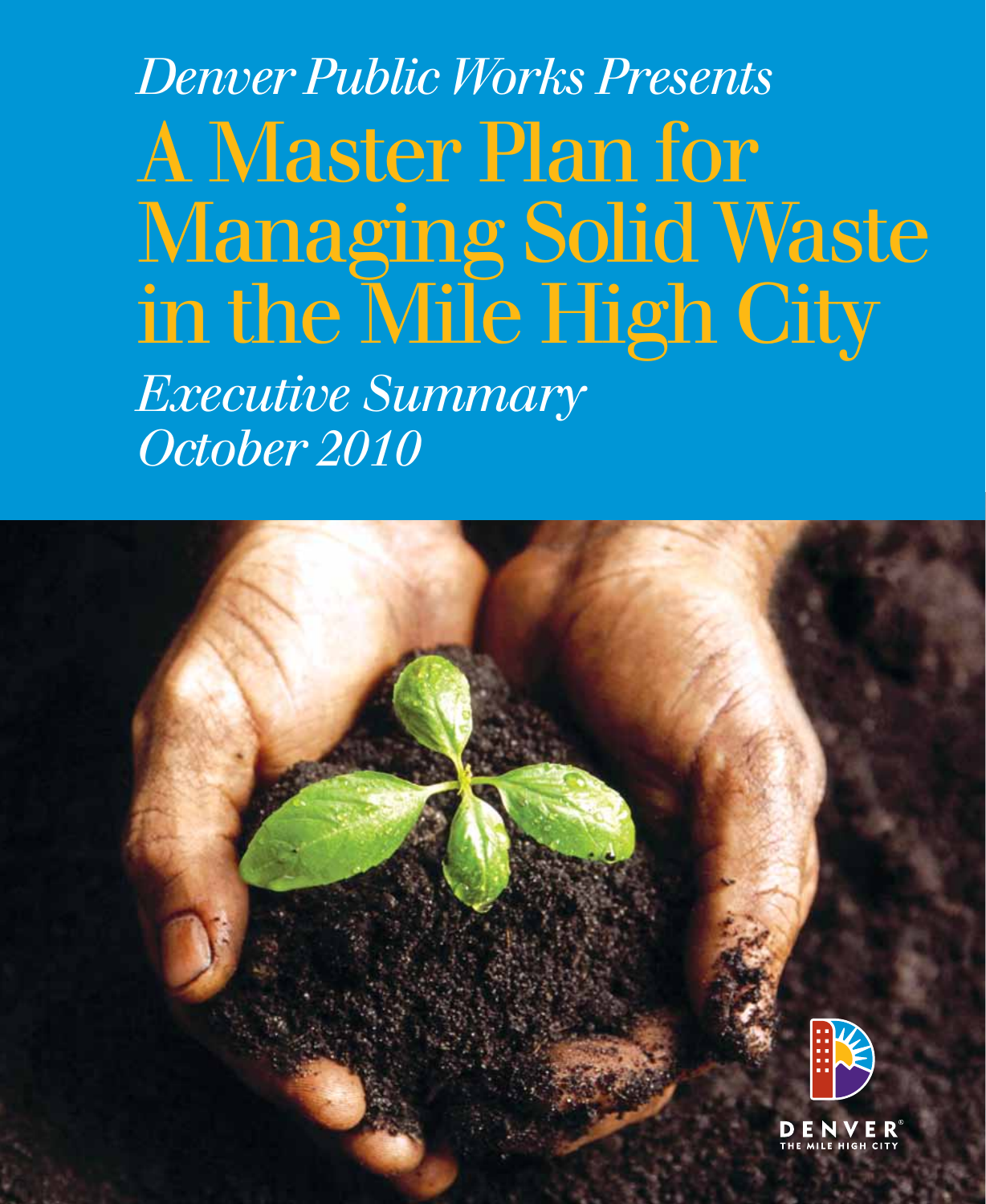# Letter from Denver Public Works



#### Dear Denverite,

I am pleased to present the Denver Public Works *A Master Plan for Managing Solid Waste in the Mile High City*, a vision for the future of waste management services for Denver residents.

We started this planning process in 2007 by studying cities similar to Denver, holding multiple public surveys and meetings, conducting waste and tonnage projection analyses, and seeking guidance and coordination from the Mayor, Denver City Council, Greenprint Denver and our residents.

*The Denver Public Works Master Plan for Managing Solid Waste in the Mile High City was written as a roadmap to the City's goal of a 30% reduction in total landfilled waste. In fact, the Plan provides a comprehensive framework in which to eventually even exceed the 30% mark.*

As with any high-context document, the Master Plan outlines vision, strategies and outcomes, and provides a menu of tactics, creating options for policymakers to consider — along with the technical components necessary for operational implementation. To make the implementation of the vision a reality, tough decisions need to be made, some of which may be controversial and will require public debate and consensus before we can proceed.

The vision that we have created calls for a clear, bold direction: To enhance the quality of life, health and beauty of the Mile High City through a comprehensive, sustainable and efficient waste-management system that will serve as a national model. Making the vision into a reality will require change in three strategic focus areas — legislative, operational and behavioral.

If we can fully implement this vision, the outcomes will be transforming:

- Solid waste services will become fully automated, with vastly improved collection efficiencies.
- Denver residents will be empowered to recycle and compost, reducing our landfilled waste by as much as 32%, which exceeds the original goal.
- Worker safety will be improved.
- Methane and greenhouse gas emissions will be reduced.
- Services will be maintained or expanded to Denver residents.
- New "green" jobs will be created.
- The life of the City's landfill will be prolonged.
- Ultimately, Denver streets and alleyways will benefit.

However, a vision this operationally progressive requires great resources and a strong partnership among our policymakers, operations experts and residents. While we can phase in some of the options in the Plan, the majority will rely on significant investments over the short- and long-term.

I hope you will use this Plan to understand where we want to go with the future of solid waste management in Denver, and to thoughtfully weigh the options put forward. I also want to thank all of our residents who participated in the surveys and feedback groups so critical to the development of the Plan, as well as the hard-working staff at Public Works' Solid Waste Management section for their dedication to customer service, efficiency, cost-containment, worker safety and environmental stewardship.

Guillermo "Bill" Vidal, Manager, Denver Public Works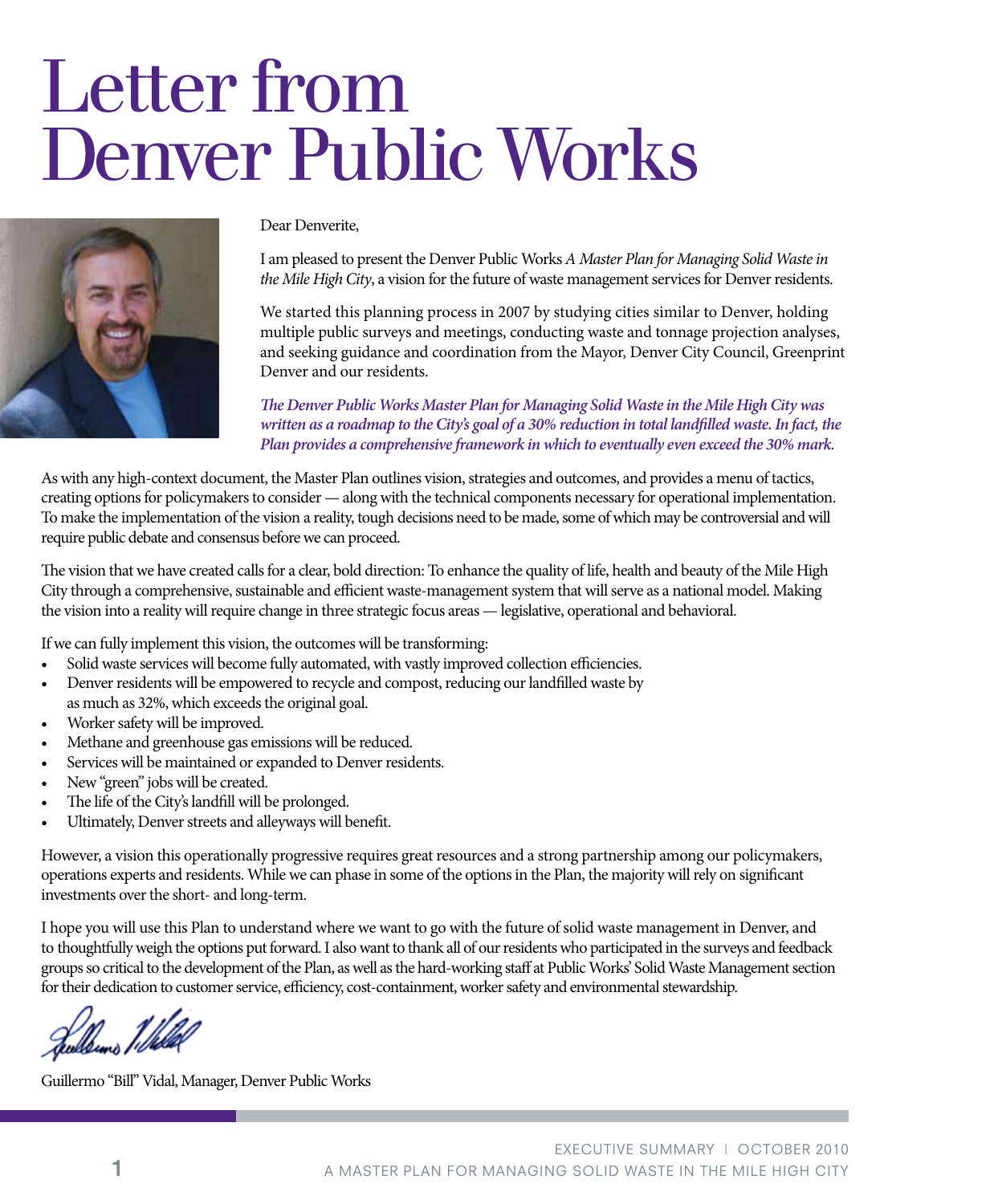# Letter from Greenprint Denver

Dear Resident,

Greenprint Denver applauds the release of *A Master Plan for Managing Solid Waste in the Mile High City* and congratulates the Department of Public Works for their hard work in creating this comprehensive Plan.

In 2006, the City of Denver developed a Greenprint Denver Action Agenda with goals that create a citywide vision for sustainability. These goals are designed to support and guide residents, businesses and the municipal government in developing conservation practices and protecting the environment. Among them is a goal to reduce landfill waste by 30%.

With the release of this Plan for managing solid waste in Denver, we now have a defined menu of actions and achievable goals for the future. The Plan clearly outlines progress made to date and opportunities to enhance the work underway to reduce landfill waste, and highlights future programs to manage our waste and promote us as environmental leaders.

We support this vision for responsible waste management, and encourage Denver's policymakers and community to consider all the options put forward in the Master Plan to realize a comprehensive and sustainable materials management system. Greenprint Denver looks forward to working together to ensure that Denver continues to secure cost efficiencies, greenhouse gas reductions and the environmental health of future generations through the intelligent management and reduction of our waste stream.

Whehele W

Michele Weingarden, Director of Greenprint Denver

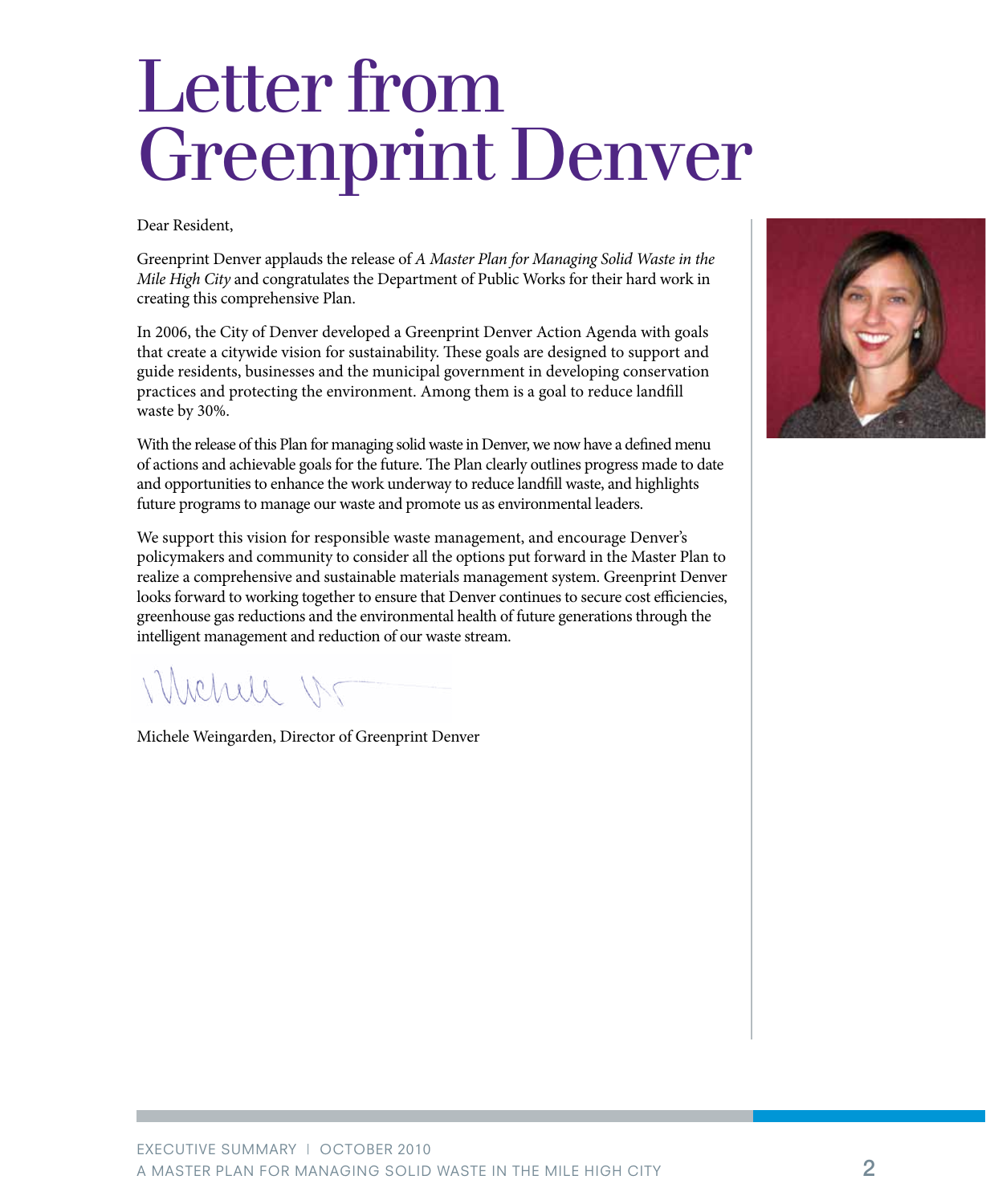# Introduction

Denver Public Works' Solid Waste Management section provides solid waste management services to all

single-family homes and multi-family homes with seven or fewer units within the City and County of Denver.

Solid waste management is defined as the collection, transport, processing, recycling, and/or disposal and monitoring of waste materials, and programs to reduce overall waste. Denver Public Works' Solid Waste Management section provides a core City service in trash collection while striving to divert as much waste as possible from the landfill.

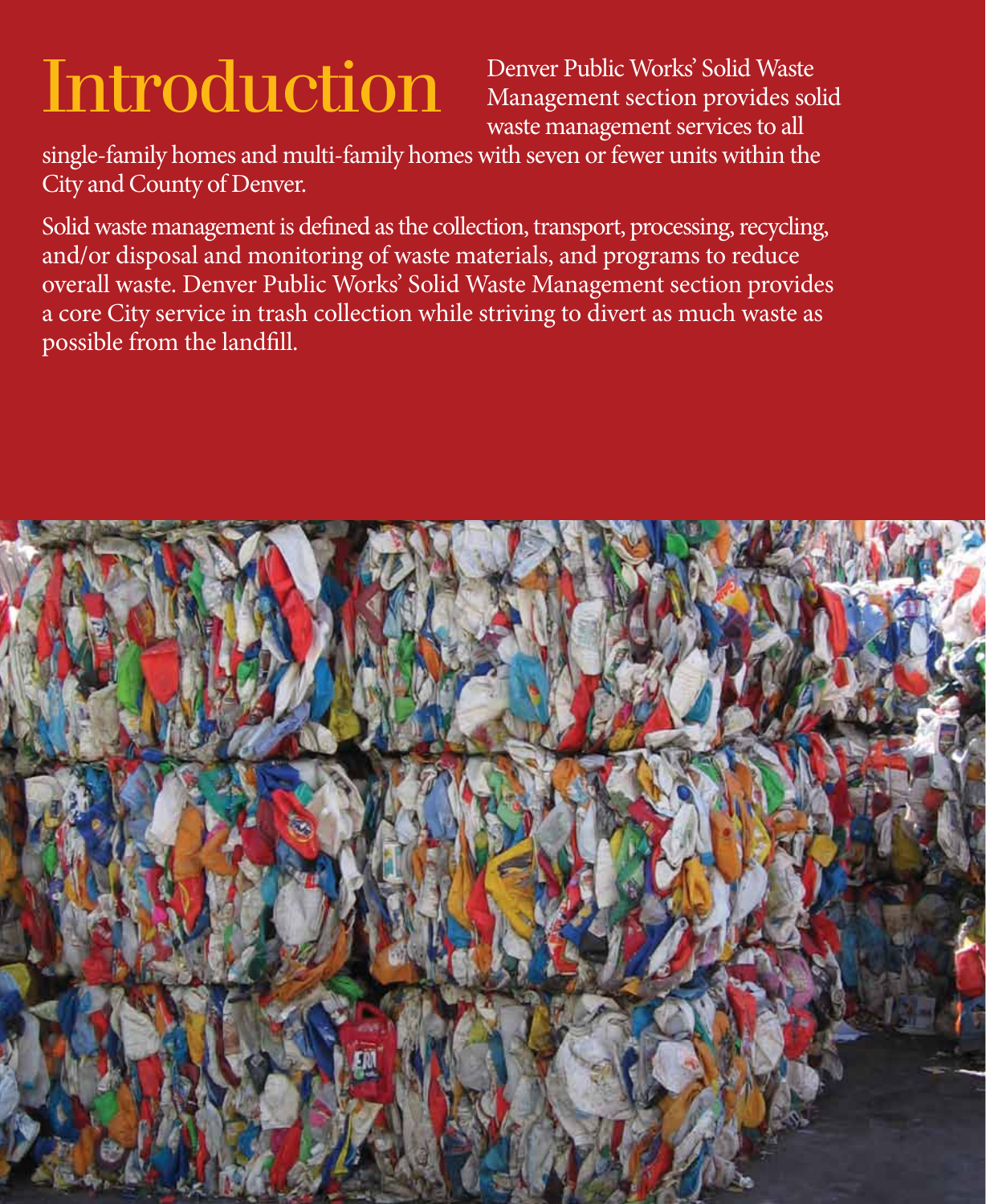#### DENVER PUBLIC WORKS' SOLID WASTE MANAGEMENT SERVICE HIGHLIGHTS

- Provides trash collection service for approximately 170,000 households in the City and County of Denver every week, which is nearly 9 million collections per year that total approximately 220,000 tons of trash (this does not include collection of recyclables).
- Manages Denver Recycles, a voluntary program boasting more than 100,000 participants without mandating recycling, which makes more than 2 million collections per year totaling close to 30,000 tons of recyclables. The program has been growing almost every year since its inception in 1991.
- Denver Composts is a pay-to-participate pilot program for composting which has more than 2,200 residents reducing their waste by more than 50% by composting their food, soiled paper and yard debris (organics) for a small fee.

#### A MASTER PLAN FOR MANAGING SOLID WASTE IN THE MILE HIGH CITY

The Master Plan provides the City with a vision — and options for implementation — for Denver's future collection, transfer and disposal of solid waste, recyclables and organics. The Plan also assesses what is required by Public Works' Solid Waste Management section to achieve Denver's waste management goal of a 30% reduction in landfill tons, using 2004 as the base year.

While the vision for Denver's waste management future and achieving the diversion goals is clear, the options and paths leading there require varying degrees of investment, legislative changes, resource management, operational changes and the involvement of our residents. In an environment of reduced City revenue and spending, there are tough decisions to be considered, which may require legislative action and/or capital expenditures, when contemplating the implementation of this Plan.

There are some actions from this Plan that are currently underway or can be phasedin or expanded as resources become available. Other programs will require additional resource allocation, discussion and consensus among elected officials, Public Works management and our residents before action can be taken.

The Master Plan process was started in 2007 and included a study of cities similar to Denver for best practices and as a basis for comparison; multiple public surveys and meetings; a multi-season waste composition study; a tonnage projection analysis; and guidance from and coordination with the Mayor's Office, City Council, Greenprint Denver and other City agencies.



#### How To Use This Plan

*This Master Plan can be used to learn all that the City does to manage Denver's waste and keep the Mile High City clean. The Plan can be used to understand the vision for Denver's waste-management future and the programs, opportunities, challenges, innovation and potential investment required.*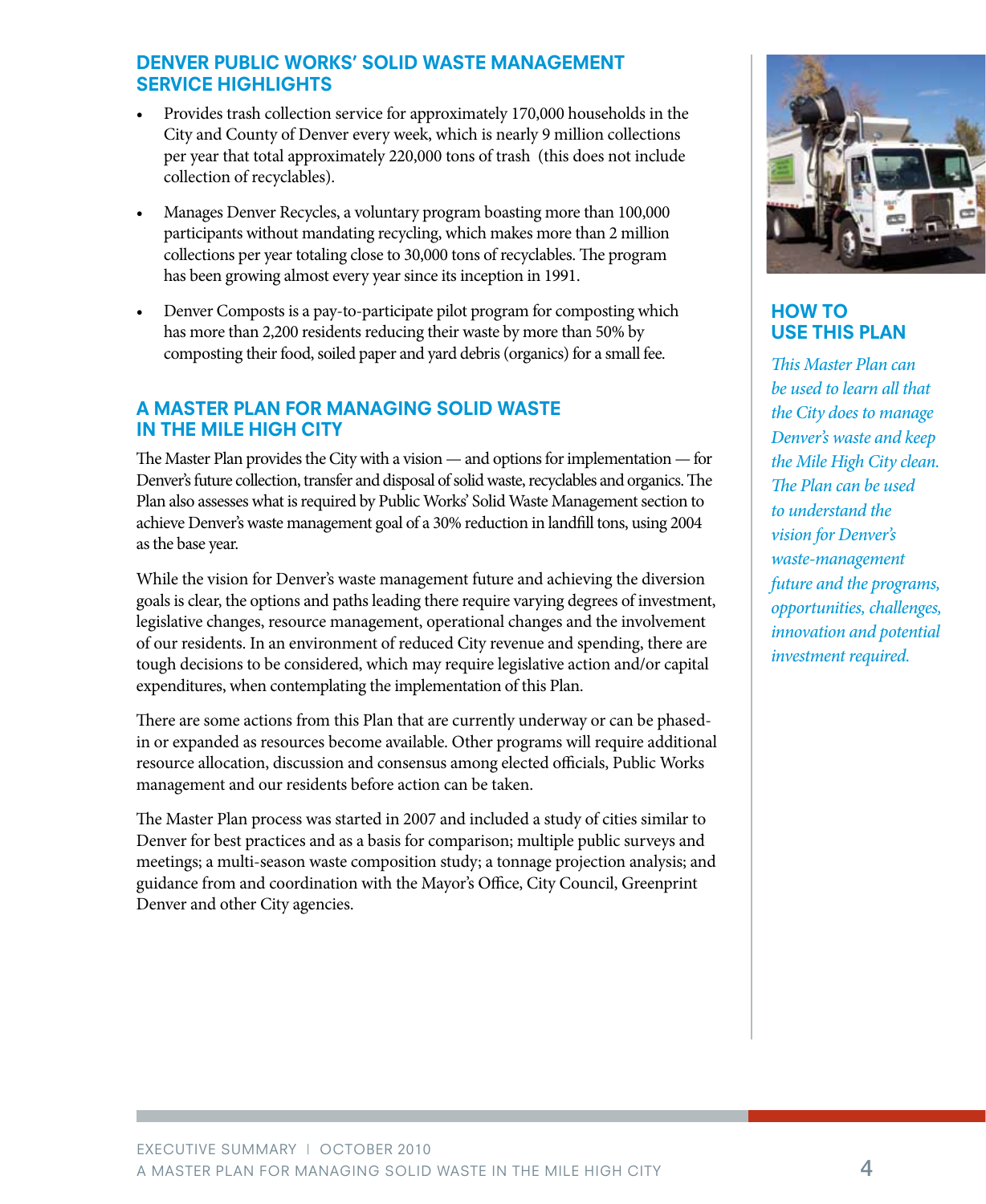# Vision

A vision for the Mile High City, its residents and the Public Works department:

## *Denver will have a comprehensive, sustainable and efficient waste-management system that will serve as a national model and will enhance the quality of life, health and beauty of the Mile High City.*

Every Denver household will have three standardized waste carts — recycling, composting and trash — so that residents can manage their waste material services to align with community values for high customer service, sustainability and efficiency.

Denver Public Works will have a fully-automated, efficient and comprehensive wastemanagement system that provides state-of-the-art customer service, reduces waste generation through innovative programs and policies, and encourages diversion of recyclables and organics. Denver Public Works will continue being a good steward of the environment, operating cost-effectively, protecting the safety of its workers and preparing Denver for the future.

### FACT:

*Denver Public Works' Solid Waste Management section annually collects approximately 250,000 tons of waste (220,000 tons of trash and 30,000 tons of recycling) from nearly 170,000 households in the City and County of Denver. With weekly pickups, this equals more than 11 million collections every year.*

# **Strategies**

To achieve this vision, there are three main strategic areas of focus:

#### LEGISLATIVE:

**Reduce landfill waste through innovative programs and policies.**

### OPERATIONAL:

2

1

3

**Improve operational efficiencies by moving Denver households to a fully-automated, three-cart system.**

#### BEHAVIORAL:

**Increase diversion by encouraging participation in citywide recycling and composting (organics) collections programs.**

To implement these strategies, the Master Plan evaluated tactics in three groups: (I) programs and initiatives currently underway or planned; (II) a menu of short-term options for consideration; and (III) a menu of long-term options for consideration.

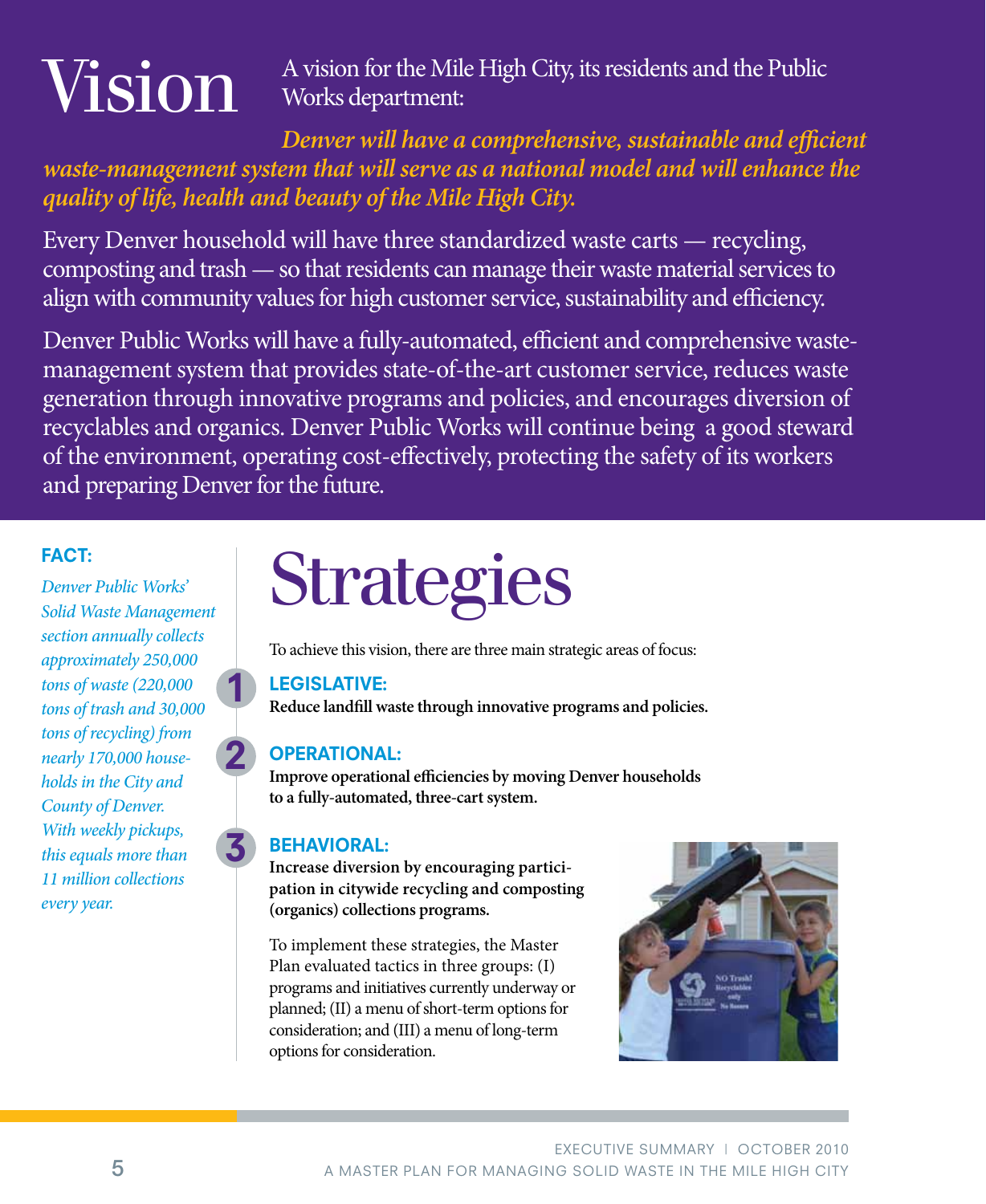# Key Findings



# **Outcomes**

Investing in the Plan's vision and implementation strategies will create favorable outcomes:

- Improve collection efficiencies and reduce vehicle needs.
- Reduce solid waste disposal by encouraging residents to increase waste diversion through recycling and composting.
- Offset or contain, and in some cases, reduce costs.
- Improve worker safety.
- Maintain and expand waste management services to Denver residents.
- Reduce waste transportation.
- Reduce methane and other greenhouse gas emissions.
- Create green jobs.
- Prolong the life of the City's landfill.
- Beautify the city's streets and alleyways.

Additionally, investing in this vision will help the Mile High City achieve the City's goal of a 30% reduction in total landfilled waste.

Denver has a number of unique waste system components, including: residential dumpster collection, limited drop-site and organics collection, and comparatively frequent overflow/large item pick-up (LIP);

Denver residents have expressed moderate to strong public support for increased waste diversion citywide (more recycling and organics, less solid waste disposal);

Based on industry trends and consumer behavior changes, Denver's total municipal solid waste (MSW) generation (including both disposal and diversion) is expected to decrease from 250,000 tons in 2011 to 245,100 tons in 2030, or about 0.2% per year; and

4

2

1

3

Denver's greatest opportunity for waste diversion is organic waste — in 2008, nearly 14% of the landfill waste stream (by weight) consisted of food waste and 29% was yard waste.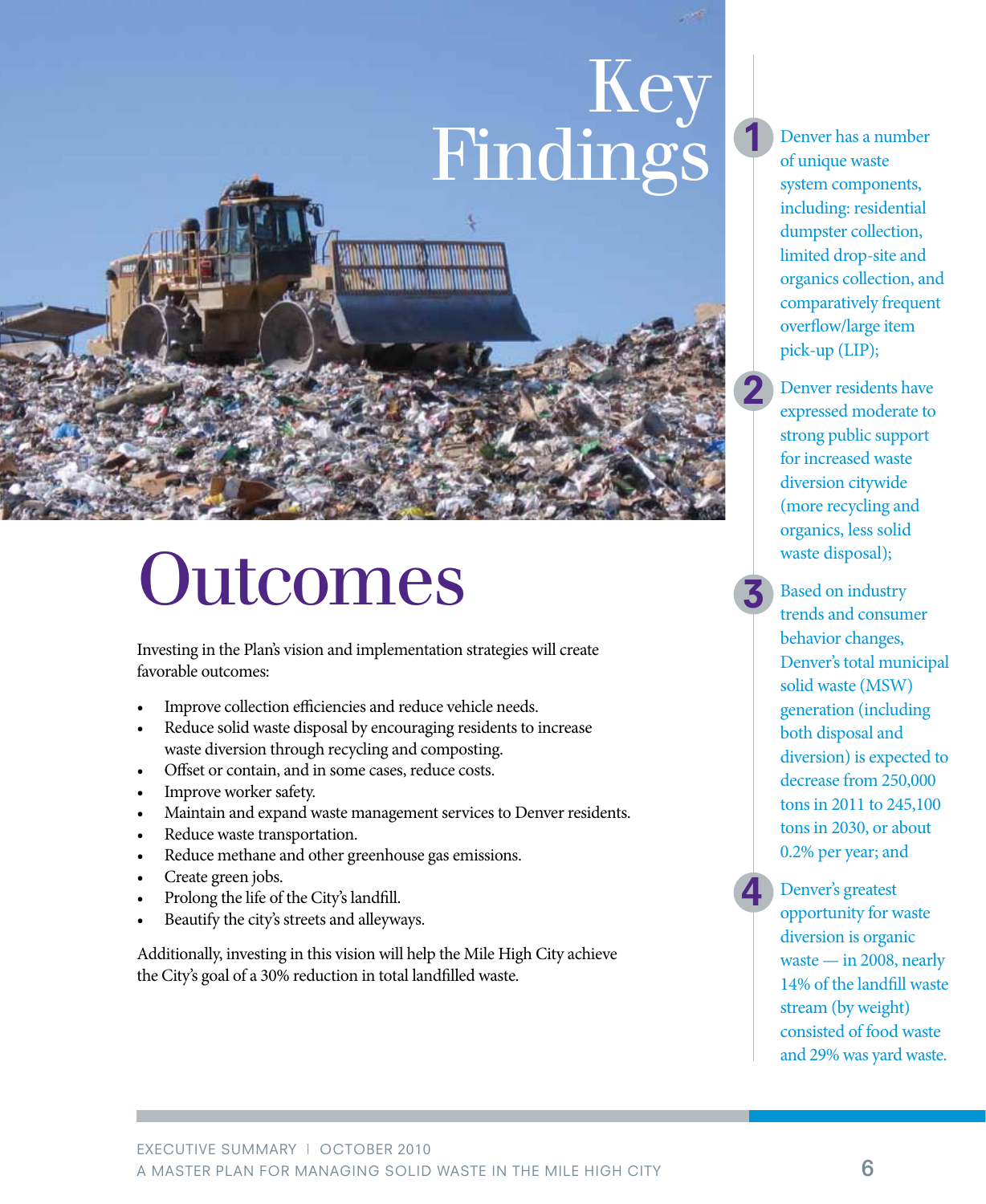# **Tactics**



These programs and initiatives are currently underway or planned and were evaluated based on the three strategies of the Master Plan and the cost-efficiency of implementation. Additionally, most of the initiatives have even more growth potential in terms of achieving our vision.

- 1. Work with Denver Public Schools to grow recycling at schools.
- 2. Grow organics (composting) collection programs.
- 3. Add a drop-site for large items, recyclables and organics at existing City facility at Cherry Creek Transfer Station (CCTS).\*
- 4. Encourage and increase recycling through public outreach.
- 5. Continue Household Hazardous Waste (HHW) collection and secure additional electronic waste (e-waste) programs.
- 6. Expand latex paint collection in the current HHW service by seeking retail partners to establish paint collection sites at convenient locations for residents.
- 7. Large Item Pickup (LIP)/Overflow reductions in 2010 LIP collections were reduced from once every five weeks to once every nine weeks. Overflow was reduced to every three weeks from weekly collection. These reductions saved an estimated \$600,000 annually.

#### *Table 1, found on page 13, provides additional detail on these activities.*

*\*Two additional drop-sites are being considered in the short- and long-term options. Drop-sites encourage legal disposal of large items, recyclables and organics.* 

*NOTE: An initiative to convert dumpsters to barrel service (carts) was initiated in southwest Denver in late 2008; 1,500 homes were assigned barrel service and 300 dumpsters were removed. This initiative is currently on hold, limited by resource availability.*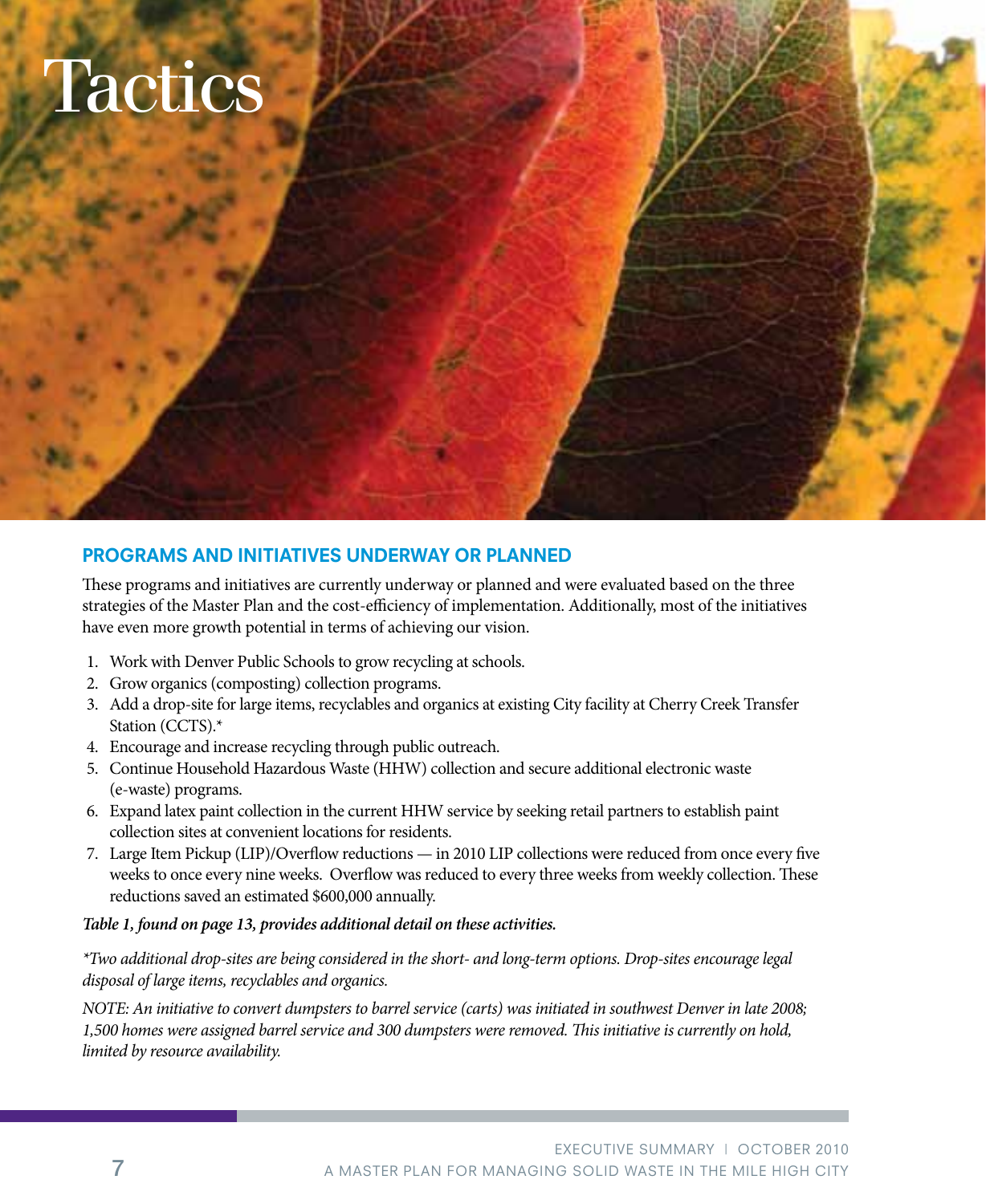#### MENU OF SHORT-TERM OPTIONS FOR CONSIDERATION

The short-term options were evaluated on the basis of implementation needs/challenges, diversion potential, capital/operating costs and avoided costs/additional revenues, and could be implemented if resources become available and, in some cases, if legislation is passed. *Table 2, found on page 14, summarizes the quantity of waste that would be diverted and total implementation cost estimates for each option.* A description of the short-term options is provided below:

- 1. **Phased Standardization of Refuse Collection** weekly refuse collection with automated cart equipment to increase system-wide collection efficiency and facilitate consumer acceptance of recycling and composting. The standardization of collection with a three cart system for trash, recycling and composting is key to meeting our diversion goal:
	- Would require switching manual containers (currently provided by individual residents) and dumpsters to wheeled, 95-gallon carts (every household would receive their own cart provided by the City);
	- By limiting the amount of trash disposed to one cart per household, residents would be motivated to utilize the recycling and composting carts, thereby significantly increasing the amount of waste diverted from the landfill.
	- Would require standardizing all collection vehicles to automated side loader units; and
	- Would continue to service narrow alley neighborhoods with semi-automated collection.
- 2. **Citywide Household Composting (Organics) Collection** to decrease landfilled waste:
	- Based on voluntary subscription;
	- Would provide residents with wheeled 65- or 95-gallon collection carts and will collect with automated, side loader vehicles;
	- Would collect food, soiled paper and yard debris (organics) at no additional cost to the residents; and
	- Would provide organics processing by private contractors.
- 3. **Add Second New Drop-Site (Central Denver)**  to provide additional collection options for residents; drop-sites relieve overflow of recyclables, compostables and large items by allowing residents to "drop off" materials that don't fit in their carts (recycling and composting) and to bring in large items on weeks when there are no collections:
	- Would be located at an existing City facility at Central Platte Campus (CPC);
	- Would accept recyclables, organics and large items; and
	- Would decrease the need for additional litter and alley collection.
- 4. **Expand and Improve Public Outreach** communicating with our residents is essential to the success of waste diversion. Limited communications and marketing plans continue to be implemented, however accomplishing the vision outlined in the Plan requires that community engagement be a priority and must be adequately resourced.
- 5. **Expand Household Hazardous Waste (HHW) and Latex Paint Collection**  increasing these services is central to diverting hazardous materials (our most dangerous materials) from landfill disposal.
- 6. **Further reduce LIP collections**  to once per quarter from once every nine weeks. In 2010, LIP collections were reduced from once every five weeks to once every nine weeks.
- 7. **Explore eliminating refuse overflow collections** in 2010, overflow collection was reduced to every three weeks from weekly collection. Standardized collection and the expansion of composting and recycling services would naturally eliminate overflow collection as all refuse would be collected in carts provided by the City.



## FACT:

*According to a public survey of Denver residents conducted in 2009 as research for this Master Plan:*

- *• 70% felt reducing the environmental impact of their personal lives was important;*
- *• 72% felt that recycling should be mandatory for City residents;*
- *• 62% indicated a willingness to pay for instead of reducing services, given current economic conditions; and*
- *• 58% felt that increased recycling and decreased landfilling was the most important component in solid waste management for maintaining the health, safety and welfare of neighborhoods.*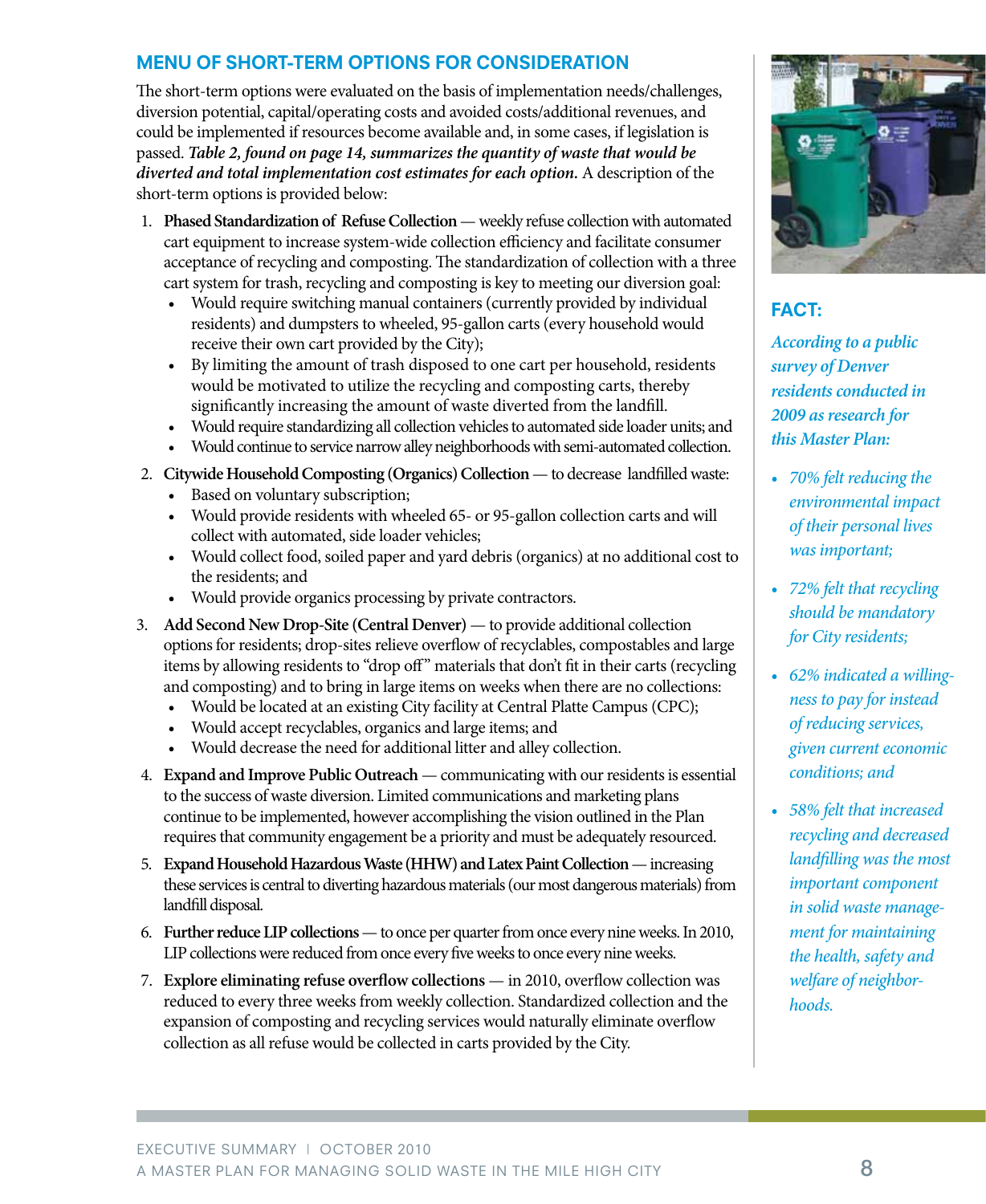

#### FACT:

#### *One ton of recycled aluminum saves:*

- *• 14,000 kilowatt hours of energy;*
- *40 barrels\* of oil;*
- *• 238 million BTUs of energy; and*
- *• 10 cubic yards of landfill space.*

#### *One ton of recycled newsprint saves:*

- *• 601 kilowatt hours of energy;*
- *• 1.7 barrels of oil;*
- *• 10.2 million BTUs of energy;*
- *• 7,000 gallons of water; and*
- *• 4.6 cubic yards of landfill space.*

### *Additional Options for Policymakers — all would require legislative action.*

**CONSIDER: A Hauler Licensing Program** — could increase diversion opportunities for generators outside of the Public Works service area and could collect data needed for evaluating/improving future Denver solid waste system success:

- Private haulers could provide collection of recyclables and organics to customers at a reasonable cost if requested;
- Set minimum operating and safety standards for collection citywide; and
- Private haulers report customer/service/quantity data to Public Works annually.

### **CONSIDER: Denver Restaurants Diverting Food Waste** — to increase diversion of organics:

- Could be applicable to full-service restaurants with 10 or more employees;
- Could require comprehensive stakeholder input process; and
- Could capture waste destined for landfill to be used for agricultural food production.

#### **CONSIDER: Large Multi-Family Units (MFUs) Verifying Refuse Collection Service** to control misuse of current residential services:

- Could require MFUs with more than seven units to prove that they obtained refuse collection service by a private hauler; and
- Could include recycling service.

## MENU OF LONG-TERM OPTIONS FOR CONSIDERATION

The long-term options were evaluated on the basis of implementation needs/challenges, diversion potential, capital/operating costs and avoided costs/revenues and could be implemented if resources become available and, in some cases, if legislation is passed. *Table 3, found on page 15, summarizes the quantity of waste that would be diverted and total implementation cost estimates for each program.*A description of the long-term options is provided below:

- **1. Add Third New Drop-Site (Northeast Denver)**  to further expand collection options for residents:
	- Would require a new location in northeast Denver; and
	- Would accept recyclables, organics and large items.
- 2. Construct a New Refuse Transfer Station in Northeast Denver to meet current and expected growth, improve service area coverage, and increase efficiency of current transfer system (besides CCTS, Public Works also utilizes two private transfer stations):
	- Would require new location, land in central northeast Denver;
	- Would require significant capital, new permit; and
	- Would be owned and operated by Public Works.

#### *Additional Options for Policymakers — all would require legislative action.* **CONSIDER: Variable Rate Collection Pricing (or Pay-As-You-Throw, PAYT)**  to encourage residents to divert recyclables and organics from waste:

- Could require a new solid waste fee structure for refuse collection with variable rates based on residential waste quantities generated (this also gives homeowners the opportunity to reduce fees by diverting more recyclables and organics); and
- Would include the cost of recycling and composting in the fee.

#### **CONSIDER: Construction and Demolition (C&D) Waste Diversion Policy** — to increase diversion of C&D waste:

- Could require generators of construction, renovation, demolition or deconstruction projects to divert minimum thresholds of recyclable materials; and
- Could potentially require deposit fees.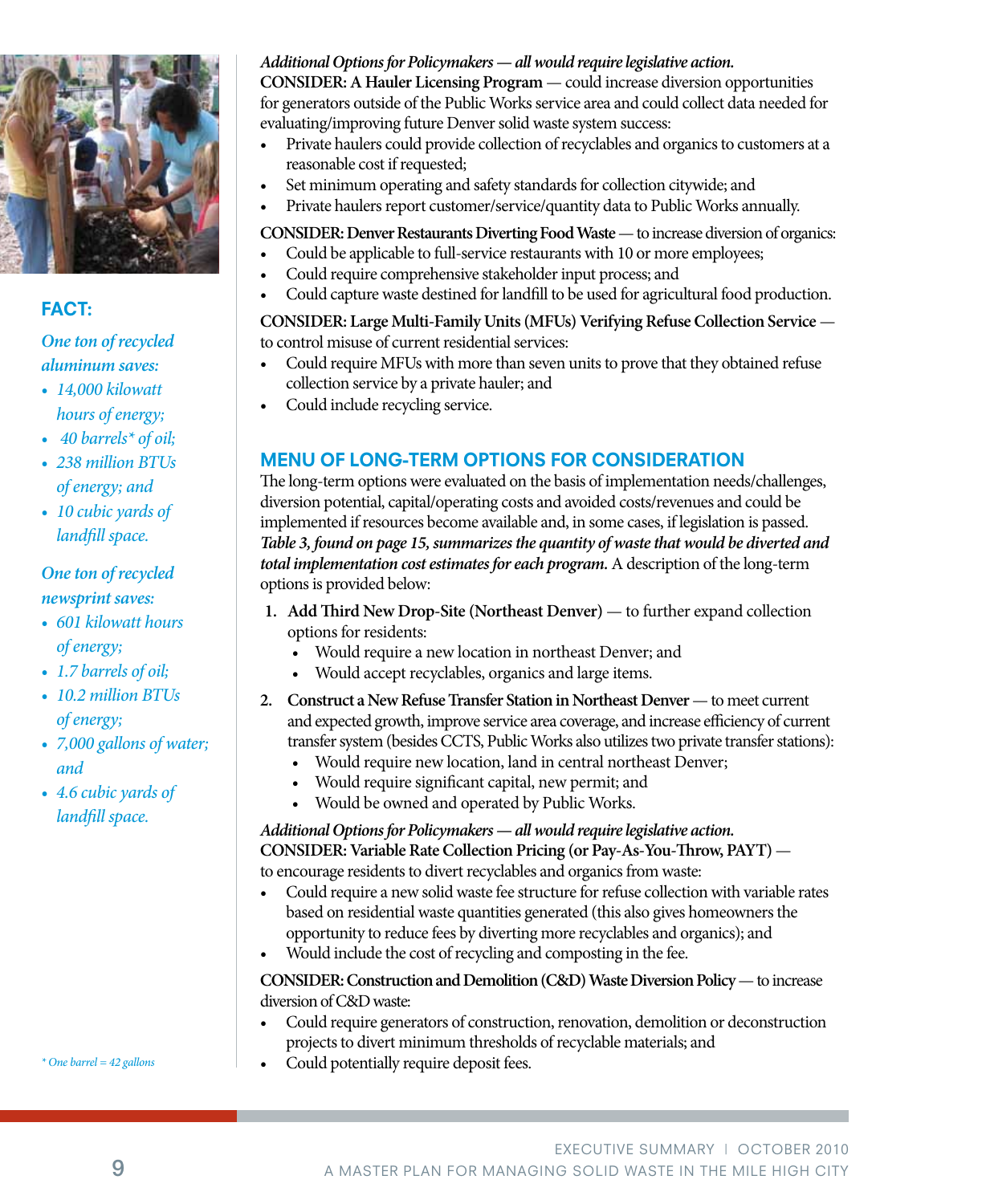# Conclusions

In 2004, the base year for this Master Plan, the total trash collected and taken to the landfill was 254,489 tons. The City's Greenprint goal of achieving a 30% diversion requires that 76,347 tons of that trash either be reduced or diverted to recycling and composting.

By the end of 2010, it is estimated the City will have already reduced the annual landfill tonnage by approximately 34,500 tons — almost half of our goal. This has been accomplished by increased consumer participation in recycling (nearly double the tonnage in six years); operational changes that encourage consumer recycling and reduction of waste; and consumer behavior and market changes (i.e., reduction of packaging materials) that have reduced waste creation.

As investments or resource allocations become available, we can achieve (and exceed) the goal of 30% diversion if the following short-term options are fully implemented:

- Standardization of Refuse Collection facilitates the diversion success of the options.
- **Citywide Household Composting (Organics) Collection & Growth in Recycling** — 34,600 tons diverted.
- **Further Reduce LIP Collections/Explore Eliminating Refuse Overflow Collections** — 7,100 tons diverted.
- **Add New Drop-Sites** 4,100 tons diverted.
- **Expand Household Hazardous Waste (HHW) Collection and Add Latex Paint Collection** 125 tons diverted.

If these options were adopted, it is estimated it would take five years to fully phase in these changes. The changes, combined with our work to date, would potentially divert 80,425 tons of waste from the landfill, or a 32% reduction of waste since 2004.

In addition, if we agree to implement some of the short- and long-term options presented for consideration in this Plan — some of which will require legislative or regulatory changes by policymakers — the City can divert even more waste from the landfill, and reap other environmental, economic and social benefits as well.

Furthermore, this Plan also provides ideas and options for standardizing waste management services and creating greater operating efficiencies and cost-containment or cost-reduction while continuing to provide Denver residents with high-quality customer service.

In summary, the Denver Public Works Master Plan for Managing Solid Waste in the Mile High City provides a comprehensive roadmap complete with a menu of options for:

- Meeting or exceeding the City's Greenprint goal for waste diversion.
- Increased operating- and cost-efficiencies of Public Works waste management services.
- Sustainable expansion of solid waste services to meet a growing population.
- Being responsive to Denver residents' request for increased recycling and composting services and continued customer service.
- Environmental and economic benefits.
- A smart investment in our future.

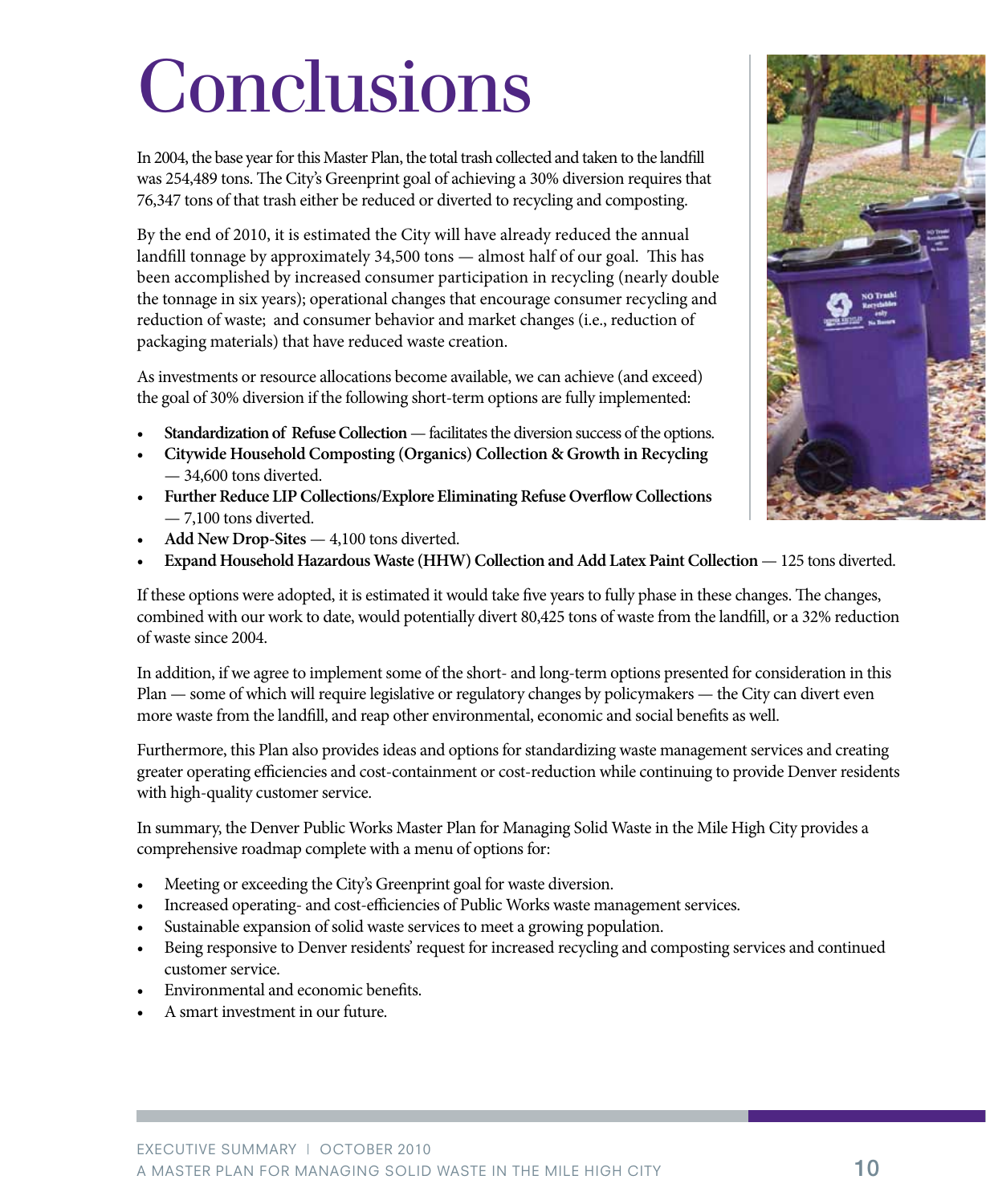

### FACT:

#### *One ton of recycled plastic saves:*

- *• 5,774 kilowatt hours of energy;*
- *• 16.3 barrels of oil;*
- *• 98 million BTUs of energy; and*
- *• 30 cubic yards of landfill space.*

## *One ton of recycled glass saves:*

- *• 42 kilowatt hours of energy;*
- *• 0.12 barrels of oil;*
- *• 714,000 BTUs of energy; and*
- *• 2 cubic yards of landfill space.*
- As the next steps in this Master Plan, Public Works will:
- Continue to implement the programs and initiatives currently underway or planned.
- Discuss and prioritize the short- and long-term options of this Plan especially those that require legislative or regulatory change from policymakers.
- Evaluate incrementally implementing components of this Plan as resources become available or through natural windows of opportunity, i.e., adding standardized automated trucks as old ones reach their replacement cycle.



5

1

2

3

Review the Master Plan and revise, as needed, to reflect consensus on prioritized options, changes and progress in Public Works and the City solid waste system.

Refine cost estimates for short- and long-term options as potential implementation schedules are further defined, and the marketplace/industry evolves.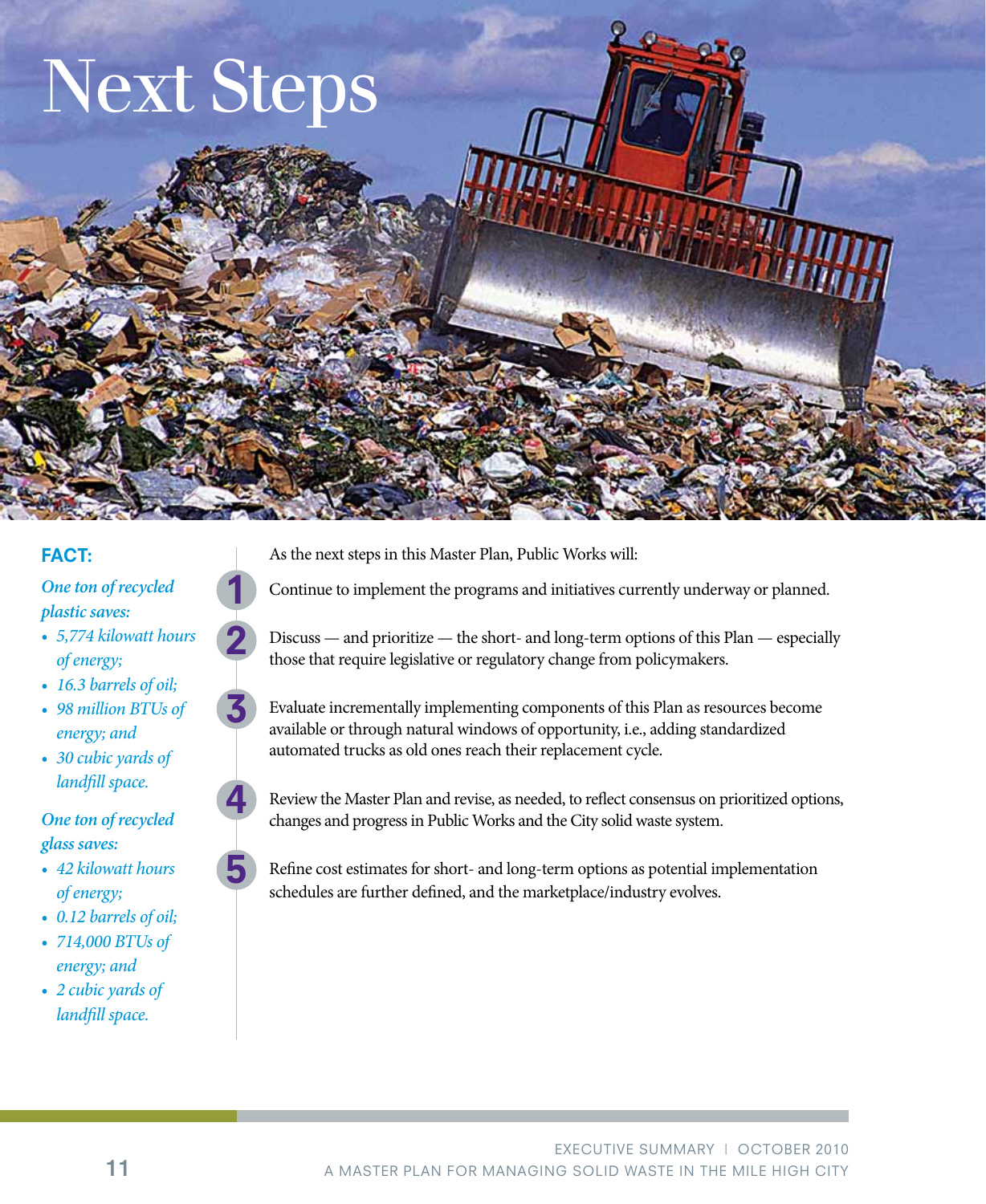# About Denver Public Works' Solid Waste Management Section

The Department of Public Works oversees solid waste services in the City and County of Denver through Denver Solid Waste Management — one of three sections of the Operations Division of the Department.

Through this section, Public Works provides solid waste management services to approximately 170,000 single-family homes and multifamily homes with seven or fewer units and within the City and County of Denver.

Public Works collects approximately 250,000 tons of total waste (includes recyclables and organics) — an average of 1.47 tons per household per year — through an integrated program of collecting solid waste (trash), recyclables and organics (composting). The solid waste section operates under four guiding principles: exceptional customer service, worker safety, environmental stewardship and efficiency/cost containment. Table 4, found on page 16, presents a Summary of Denver Public Works' Solid Waste Management operations over the last six years.

The City and County of Denver owns the Denver Arapahoe Disposal Site (DADS) Landfill (operated under contract by others). All City-managed trash and construction and demolition debris (that cannot or is not recycled) must be disposed of at DADS. Public Works owns and operates the Cherry Creek Transfer Station (CCTS), and manages a number of other services and programs, including:

**Denver Recycles** — a voluntary program that encourages environmentally responsible disposal habits in homes, schools and municipal buildings by providing every-other-week collection of recyclable materials and numerous special programs. More than 100,000 Denver households (60%) have voluntarily subscribed to Denver Recycles program, and approximately 118 Denver public schools and 120 municipal buildings have service.

Seasonal and Special Recycling Programs - includes leaf drop-off programs in the fall, Christmas tree recycling in the winter, and a mulch giveaway and compost sale in the spring.

Large Item Pickup — scheduled collections every nine weeks of large items (such as furniture, mattresses and other bulky items) set outside near trash collection containers. In addition, appliances are collected by appointment.

Removal of Graffiti Vandalism — residents can call 3-1-1 to report graffiti vandalism and crews remove graffiti from public and private property upon authorization. Creates partnerships among the City, public and private property owners and Denver residents to maintain clean and safe neighborhoods.

**Household Hazardous Waste** — residents can schedule a door-to-door pickup (once a year) of potentially hazardous household waste such as paint, pesticides, cleaners and motor oil — items that should not be poured down a drain or sewer, or left at the curb or alley. A hazardous waste disposal kit is delivered before the scheduled collection.

**Keep Denver Beautiful** — Keep Denver Beautiful provides support and direction for neighborhood organizations in maintaining the aesthetics of the city and coordinates volunteer litter, graffiti removal and cleanup projects throughout the city.

For more information on Denver Public Works' solid waste management programs, please visit *www.DenverGov.org/Trash*.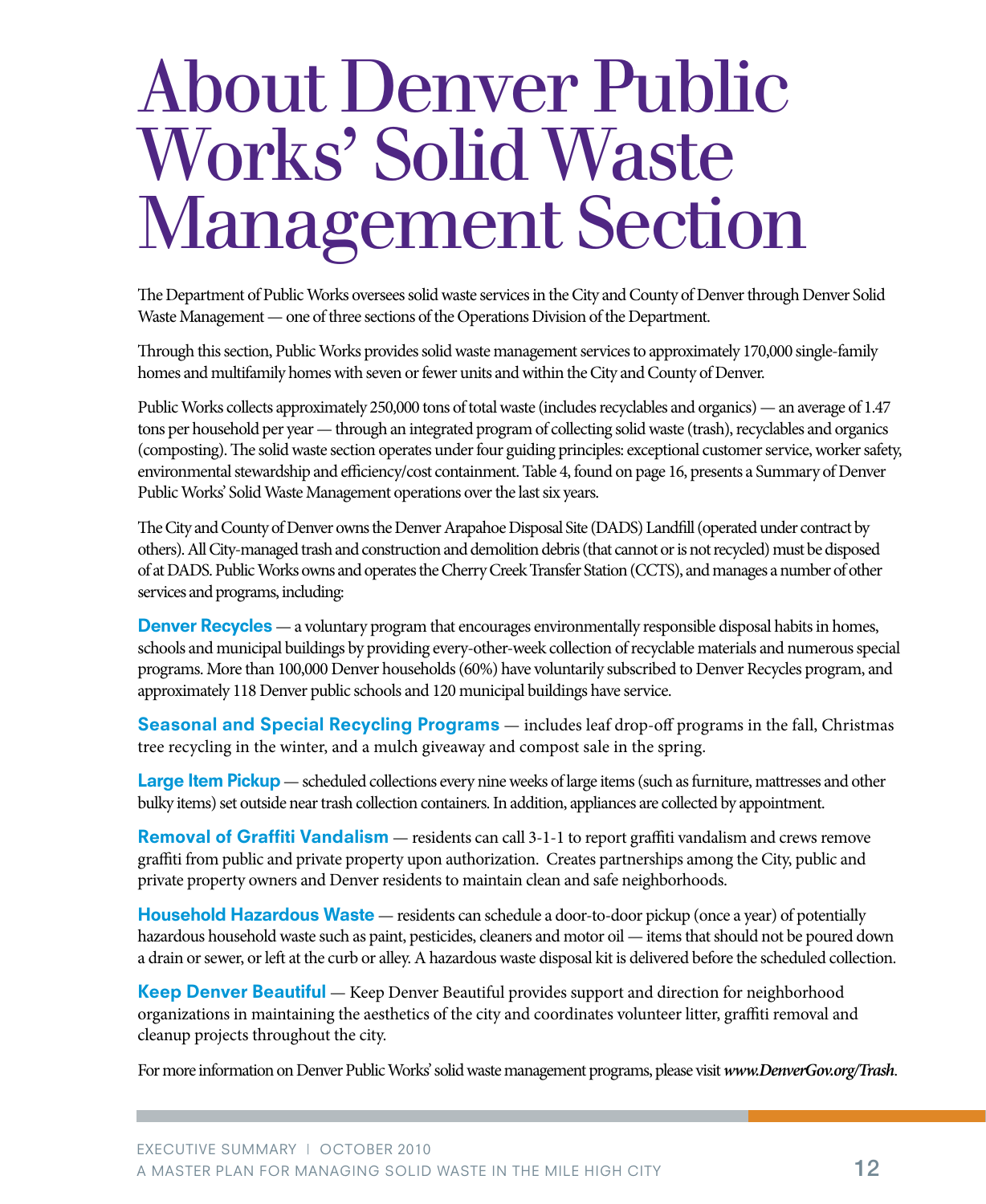## Table 1: Detail of Programs Underway or Planned

| <b>Programs and Action Items</b>                                                                                                                                                                                                                                                                                                                                                                                                                                                                                                                                                                                                                                                                                                                                                                                                                                                                                                                                                                            | <b>Benefits</b>                                                                                                 |
|-------------------------------------------------------------------------------------------------------------------------------------------------------------------------------------------------------------------------------------------------------------------------------------------------------------------------------------------------------------------------------------------------------------------------------------------------------------------------------------------------------------------------------------------------------------------------------------------------------------------------------------------------------------------------------------------------------------------------------------------------------------------------------------------------------------------------------------------------------------------------------------------------------------------------------------------------------------------------------------------------------------|-----------------------------------------------------------------------------------------------------------------|
| Work with Denver Public Schools to grow recycling at schools<br>Work with individual schools to explore opportunities to capture more<br>recyclables through waste audits, education, and children related activities.<br>Work to add composting service to schools that are currently in the<br>residential service areas for the composting collection program.                                                                                                                                                                                                                                                                                                                                                                                                                                                                                                                                                                                                                                           | Increases diversion by encouraging recycling<br>Responsive to public sentiment regarding<br>increased recycling |
| Grow Composting (Organics) Collection Programs<br>Continue to refine and seek opportunities to expand the composting<br>collection program.<br>Expand drop-site options for the Denver Leafdrop program.<br>Expand Master Composter Training and Outreach program to continue<br>efforts to promote backyard composting.                                                                                                                                                                                                                                                                                                                                                                                                                                                                                                                                                                                                                                                                                    | Increases diversion by encouraging<br>composting<br>Responsive to public sentiment regarding<br>sustainability  |
| Add one new drop-site for large items and recyclables<br>At existing City facility at Cherry Creek Transfer Station.<br>Accept large items, recyclables, organics.                                                                                                                                                                                                                                                                                                                                                                                                                                                                                                                                                                                                                                                                                                                                                                                                                                          | Increases diversion by encouraging recycling<br>Responsive to public sentiment regarding<br>increased recycling |
| Encourage increased recycling through public outreach<br>Annually, purchase and place approximately 8,000 recycling carts with new<br>customers.<br>Continue distribution of the annual Wastewise newsletter and service guide.<br>Continue and expand monthly communication with neighborhood<br>organizations and interested community groups.<br>Continue to test marketing approaches and pilot programs to increase<br>participation in areas that have historically low participation.<br>Continue to develop education and outreach resources to encourage<br>greater recycling among current recycling participants.<br>Expand partnerships with nonprofits and community groups working in<br>Denver neighborhoods.<br>Expand recruitment for the Denver Recycles Action Network volunteer<br>program.<br>Seek opportunities to partner with private corporations to support<br>recycling education.<br>Continue to expand Denver Recycles presence in electronic media through<br>web and e-mail. | Increases diversion by encouraging recycling<br>Responsive to public sentiment regarding<br>increased recycling |
| Continue Household Hazardous Waste (HHW) collection<br>Secure additional electronic waste (e-waste) programs.<br>Expand latex paint collection by seeking retail partners to establish paint<br>collection sites at numerous locations convenient for residents.                                                                                                                                                                                                                                                                                                                                                                                                                                                                                                                                                                                                                                                                                                                                            | Increases diversion by encouraging recycling<br>Responsive to public sentiment regarding<br>increased recycling |
| Large Item Pickup (LIP)/overflow reductions<br>Reduced from once every five weeks to once every nine weeks.<br>Reduced overflow from once every week to once every three weeks.                                                                                                                                                                                                                                                                                                                                                                                                                                                                                                                                                                                                                                                                                                                                                                                                                             | Improves operating efficiencies<br>Cost-savings                                                                 |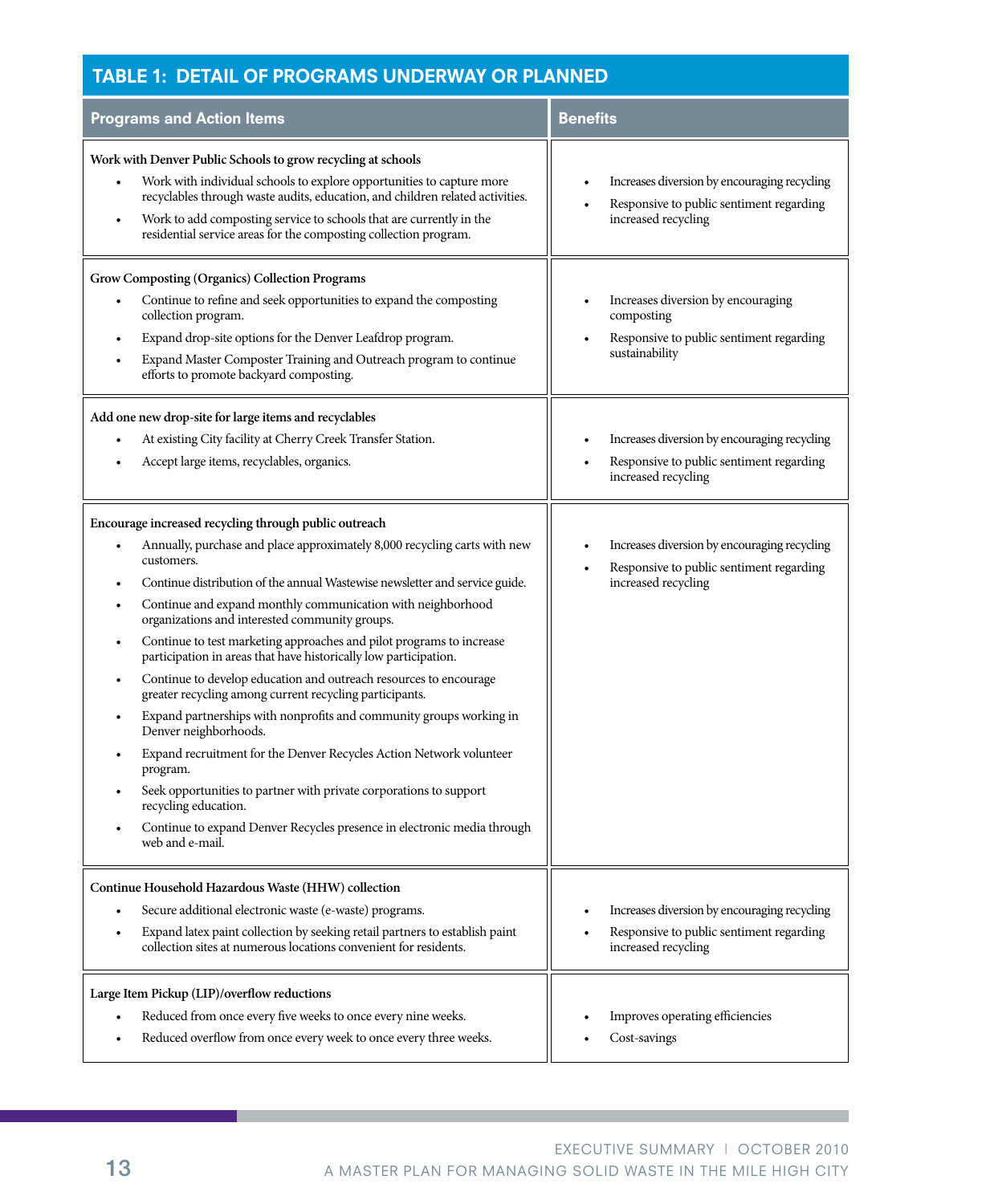| <b>TABLE 2: SUMMARY OF SHORT-TERM OPTIONS</b>                                          |                                                                                                                                             |                                                                                                                                                   |                                                                                   |                                                                                          |  |  |  |
|----------------------------------------------------------------------------------------|---------------------------------------------------------------------------------------------------------------------------------------------|---------------------------------------------------------------------------------------------------------------------------------------------------|-----------------------------------------------------------------------------------|------------------------------------------------------------------------------------------|--|--|--|
| Program                                                                                | <b>Benefits</b>                                                                                                                             | <b>Action Items</b><br><b>Landfill Diversion</b><br><b>At Completion<sup>a</sup></b>                                                              |                                                                                   | <b>Estimated Plan</b><br>Costs <sup>b</sup> (in 2010 Dollars)                            |  |  |  |
| Phased, Standardization<br>of Refuse Collection                                        | Increases efficiency and<br>worker safety, more con-<br>sistent service, facilitates<br>consumer recycling and<br>composting                | Accelerates vehicle<br>replacement, re-deploys<br>workers, dumpster<br>removal                                                                    | Indirectly encourages<br>diversion through<br>standardization and<br>ease of use  | \$21.9M costs<br>\$20.2M cost reductions                                                 |  |  |  |
| Grow Recycling, Add<br>Citywide Household<br>Composting                                | Greater resource conser-<br>vation, green jobs, extend-<br>ed landfill life, responsive<br>to public sentiment                              | Ongoing public outreach,<br>partial participation by<br>subscribers                                                                               | 34,600 new tons                                                                   | \$21.7M costs<br>\$1.5M avoided costs<br>\$0.4M revenues                                 |  |  |  |
| Add Second New<br>Drop-Site                                                            | New service location at<br>an existing City facility at<br>Central Platte Campus                                                            | Residential service only,<br>no refuse accepted,<br>limited hours                                                                                 | 4,100 tons                                                                        | \$1.0M costs<br>\$0.2M avoided costs<br>\$0.3M revenues                                  |  |  |  |
| Expand Public Outreach                                                                 | Ongoing outreach to in-<br>crease communication with<br>residents about available<br>programs and initiatives                               | Increases distribution<br>of educational material,<br>adds programs, informs<br>more residents                                                    | Indirectly encourages di-<br>version through standard-<br>ization and ease of use | \$1.2M costs                                                                             |  |  |  |
| Expand Household<br>Hazardous and Retail<br>Paint Collection                           | Provides HHW collec-<br>tion service to more city<br>residents, increase acces-<br>sibility to paint recycling<br>through retail drop sites | Coordination with<br>retailers                                                                                                                    | 125 tons                                                                          | $$2.6M \ncosts$<br><\$0.1M avoided costs                                                 |  |  |  |
| Further Reduce Large<br>Item Pickup and Explore<br>Eliminating Overflow<br>Collections | Increases efficiency,<br>greater waste diversion                                                                                            | Requires enforcement                                                                                                                              | 7,100 tons                                                                        | \$10.1M re-allocated<br>costs (not new costs)<br>\$0.5M avoided costs<br>\$0.4M revenues |  |  |  |
| <b>Short-Term Options</b><br>(totals upon completion)                                  | <b>Costs: \$48.4M</b><br>Reduced/avoided costs/revenues: \$23.5M                                                                            | Landfill Diversion: 45,925 additional tons in Public Works service area<br>Estimated increase to annual operating budget: \$3M per year over 2010 |                                                                                   |                                                                                          |  |  |  |

#### ADDITIONAL OPTIONS FOR POLICYMAKERS (requires legislative action)

| <b>CONSIDER:</b>                           | Regulates commercial                                                    | Requires new City                                            | 68,800 tons (outside of         | $$0.1M \text{ costs}$                     |
|--------------------------------------------|-------------------------------------------------------------------------|--------------------------------------------------------------|---------------------------------|-------------------------------------------|
| Hauler Licensing                           | generators, sets minimum<br>collection standards.<br>increases landfill | ordinance, enforcement,<br>organics collection<br>challenges | Public Works service area)      | \$1.1M avoided costsc<br>\$1.0M revenuesc |
|                                            | diversion, provides data                                                |                                                              |                                 |                                           |
| <b>CONSIDER:</b>                           | Increases landfill                                                      | Requires new City                                            | 15,700 tons ( <i>outside of</i> | $<$ \$0.1M costs                          |
| <b>Restaurant Food Waste</b><br>Diversion  | diversion                                                               | ordinance, enforcement,<br>organics collection<br>challenges | Public Works service area)      | \$0.3M avoided costsc                     |
| CONSIDER:                                  | Minimizes unauthorized<br>use of Public Works                           | Requires new City<br>ordinance, enforcement                  | Not applicable                  | $< $0.1M \text{ costs}$                   |
| Large Multi-Family<br>Service Verification | services                                                                |                                                              |                                 |                                           |

<sup>4</sup>Quantities of waste materials diverted from landfill disposal through recycling, organics<br>recovery, HHW/electronic waste management or other means; percent diversion references<br>ratio of tons diverted compared to total t

• Avoided costs include landfill tip fees associated with diverting recyclables, organics and other materials

• Revenues include payments for collected recyclables and new service fees

• Re-allocated costs are not new costs; rather, they represent a re-allocation of existing budget line items reflecting changes in how materials would be managed in the future

• Costs include amortized capital and equipment costs, equipment, labor, services, supplies<br>and facility tipping fees for full implementation<br>• Reduced costs include collection savings achieved through system changes

b Definitions:

c Potential avoided costs/revenues realized by haulers or restaurants (not Public Works)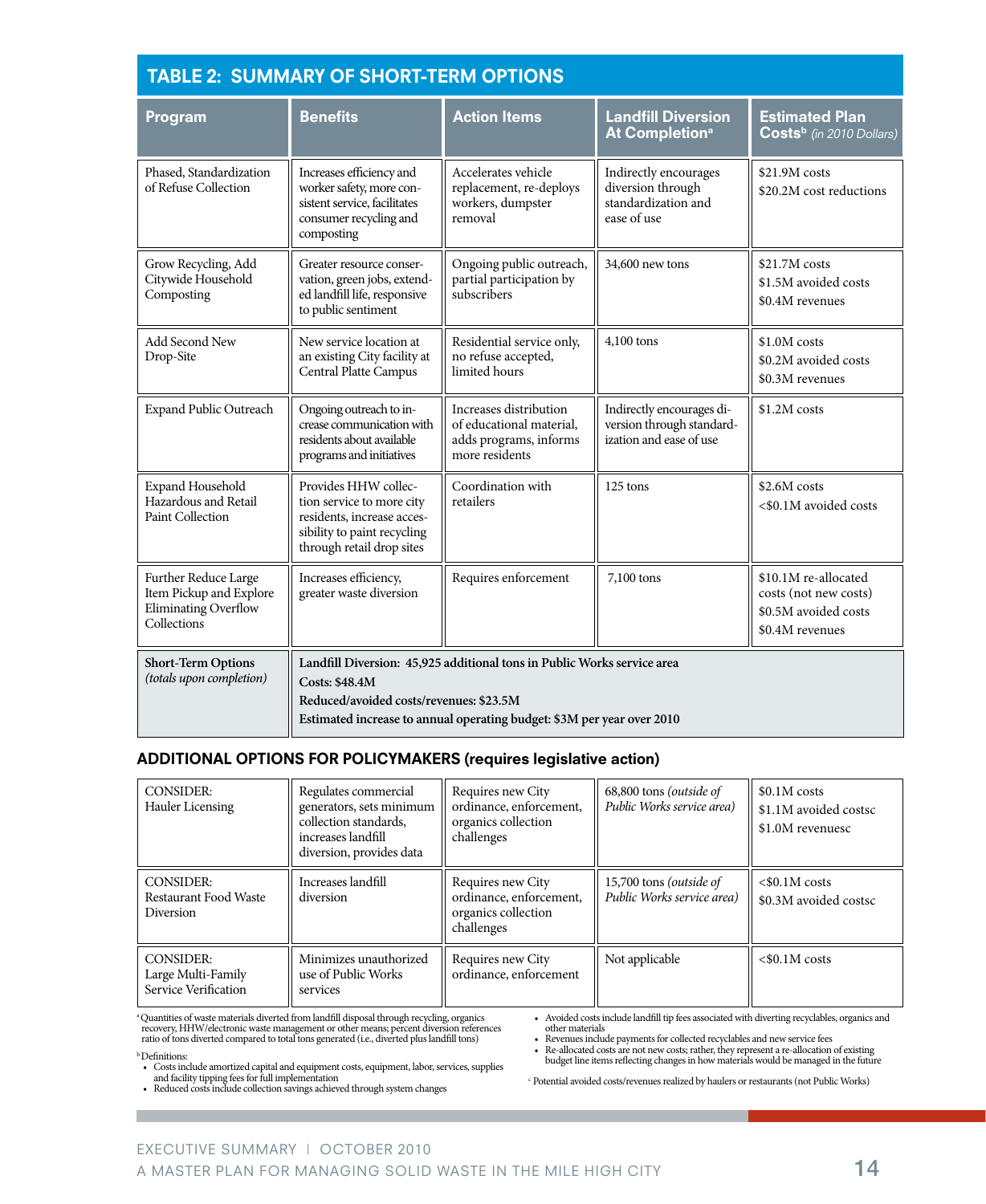### Table 3: Summary of Long-Term Options

| Program                                       | <b>Benefits</b>                                                                                                                                                                                                                       | <b>Action Items</b>                                                                                                            | <b>Landfill Diversion</b><br>At Completion <sup>a</sup> | <b>Estimated Plan</b><br>Costs <sup>b</sup> (in 2010 Dollars)     |  |  |
|-----------------------------------------------|---------------------------------------------------------------------------------------------------------------------------------------------------------------------------------------------------------------------------------------|--------------------------------------------------------------------------------------------------------------------------------|---------------------------------------------------------|-------------------------------------------------------------------|--|--|
| Add Third New Drop-Site                       | Expands residential<br>service                                                                                                                                                                                                        | May require new Public<br>Works site in Northeast<br>Denver, residential<br>service only, no refuse<br>accepted, limited hours | 3,900 tons<br>(in addition to CCTS and<br>CPC sites)    | \$0.5M costs<br>\$0.1M avoided costs<br>\$0.2M revenues           |  |  |
| New Northeast Denver<br>Transfer Station      | Improves service in<br>growing sector, improves<br>control/cost of transfer<br>operations                                                                                                                                             | Requires new site<br>development, intensive<br>capital cost construction/<br>operation                                         | Not applicable                                          | \$1.4M costs (includes<br>amortized capital &<br>equipment costs) |  |  |
| Long-Term Options<br>(totals upon completion) | Landfill Diversion: 3,900 additional tons in Public Works service area<br>Costs: \$3.9M capital/equipment costs<br>Reduced/avoided costs/revenues: \$0.3M<br>Estimated increase to annual operating budget: \$1.6M per year over 2010 |                                                                                                                                |                                                         |                                                                   |  |  |

#### ADDITIONAL OPTIONS FOR POLICYMAKERS (requires legislative action)

| <b>CONSIDER:</b>                                                       | Increases waste diversion, | Requires standardized                       | 20,900 to 33,700 tons  | $$0.1M \ncosts$       |
|------------------------------------------------------------------------|----------------------------|---------------------------------------------|------------------------|-----------------------|
| Variable Rate Collection                                               | equitable fees for all     | refuse collection first.                    | (depending on other    | \$0.3 to 0.5M avoided |
| Pricing (or Pay-As-You-                                                | residents, individual      | Public Works billing                        | diversion programs     | costs                 |
| Throw)                                                                 | control over fees charged  | function, new fees                          | <i>implemented</i> )   | $$0.2-0.4M$ revenues  |
| <b>CONSIDER:</b><br>Construction and<br>Demolition Diversion<br>Policy | Greater waste diversion    | Requires new City<br>ordinance, enforcement | 36,100 to 180,500 tons | \$0.1M costs          |

a Quantities of waste materials diverted from landfill disposal; percent diversion references ratio of tons diverted compared to total tons generated (i.e., diverted plus landfill tons)

**b** Definitions:

- Capital costs include site development, foundations, buildings, fees for engineering,
- 
- 
- contractor/construction, permitting, contingencies Equipment costs include mobile equipment and contingencies Annual costs may include amortized capital/equipment costs, equipment, labor, services,
- supplies and facility tipping fees<br>• Avoided costs include landfill tip fees associated with diverting recyclables, organics and<br>other materials
- Revenues include payments for collected recyclables and new service fees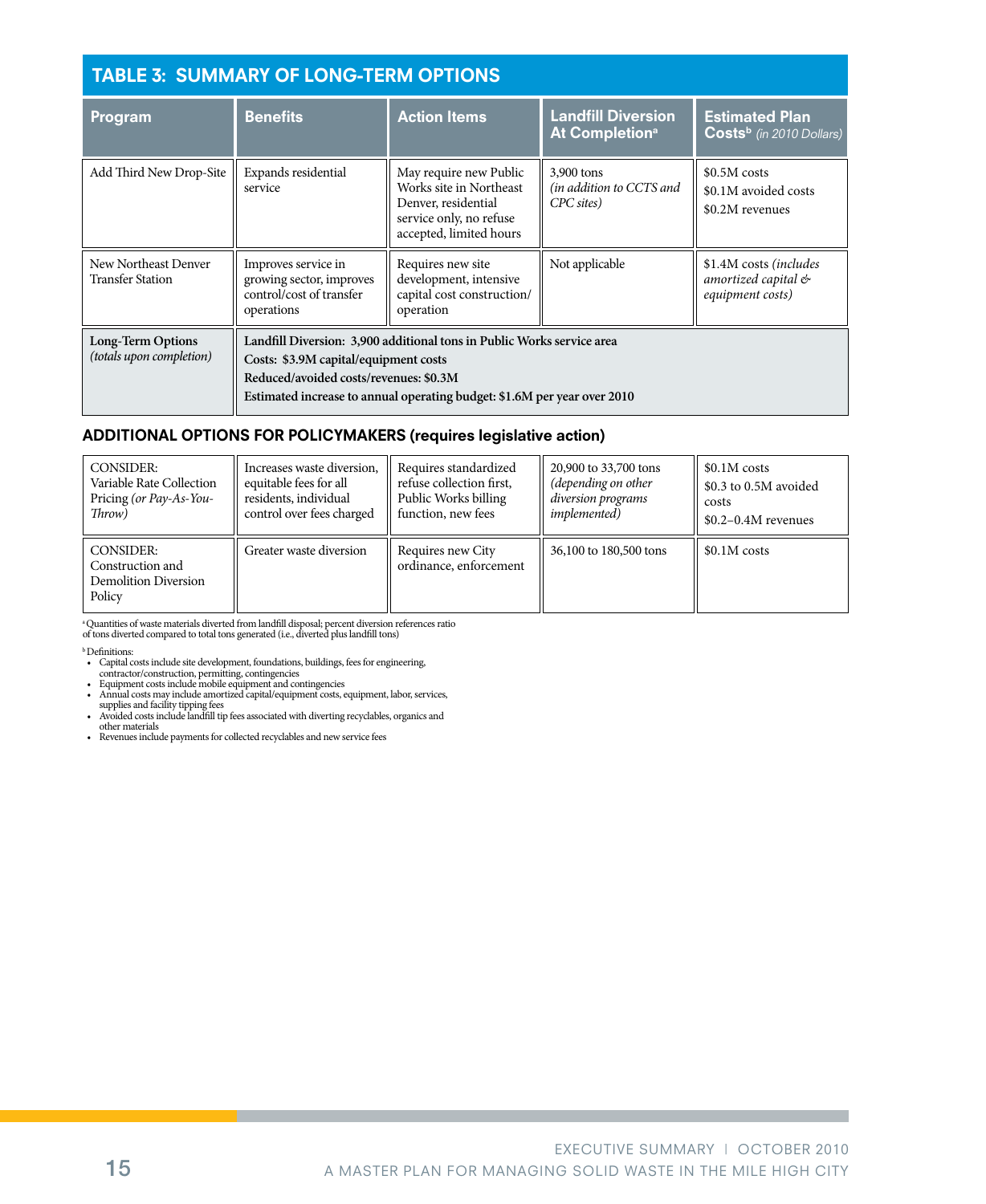#### Table 4: Six-Year Summary of Denver Public Works' **SOLID WASTE MANAGEMENT OP**

| <u> Pr</u> ogram         |            | 2004              | 2006       |                   | 2008       |                   | <b>2010 Estimated</b> |                   |
|--------------------------|------------|-------------------|------------|-------------------|------------|-------------------|-----------------------|-------------------|
|                          | <b>HHs</b> | <b>Total Tons</b> | <b>HHs</b> | <b>Total Tons</b> | <b>HHs</b> | <b>Total Tons</b> | <b>HHs</b>            | <b>Total Tons</b> |
| Dumpster                 | 63,840     | 120,040           | 64,210     | 109,180           | 65,000     | 103,980           | 65,000                | 108,900           |
| <b>Barrel Collection</b> | 52,480     | 78,480            | 54,330     | 74,375            | 54,890     | 68,790            | 56,300                | 65,400            |
| Manual Collection        | 43,850     | 48,300            | 46,229     | 43,436            | 47,990     | 40,630            | 48,700                | 38,700            |
| LIP Collection*          | n/a        | 7,669             | n/a        | 7,068             | n/a        | 6,275             | n/a                   | 7,000             |
| <b>Total Trash</b>       | 160,170    | 254,489           | 164,769    | 234,059           | 167,880    | 219,675           | 170,000               | 220,000           |
| Recycling Tons           |            | 15,925            |            | 21,760            |            | 28,550            |                       | 30,000            |
| <b>Total Waste</b>       | 160,170    | 270,414           | 164,769    | 255,819           | 167,880    | 248,225           | 170,000               | 250,000           |

| Recycling Participants | 80,987       | 66,298       | 87,227       | 104,000      |
|------------------------|--------------|--------------|--------------|--------------|
| Recycling Revenue      | \$1,079,400  | \$681,374    | \$900,743    | \$900,000    |
| Budget                 | \$18,163,100 | \$22,710,400 | \$23,006,800 | \$23,737,500 |

\*LIP Collection occurs throughout Public Works' entire service area.